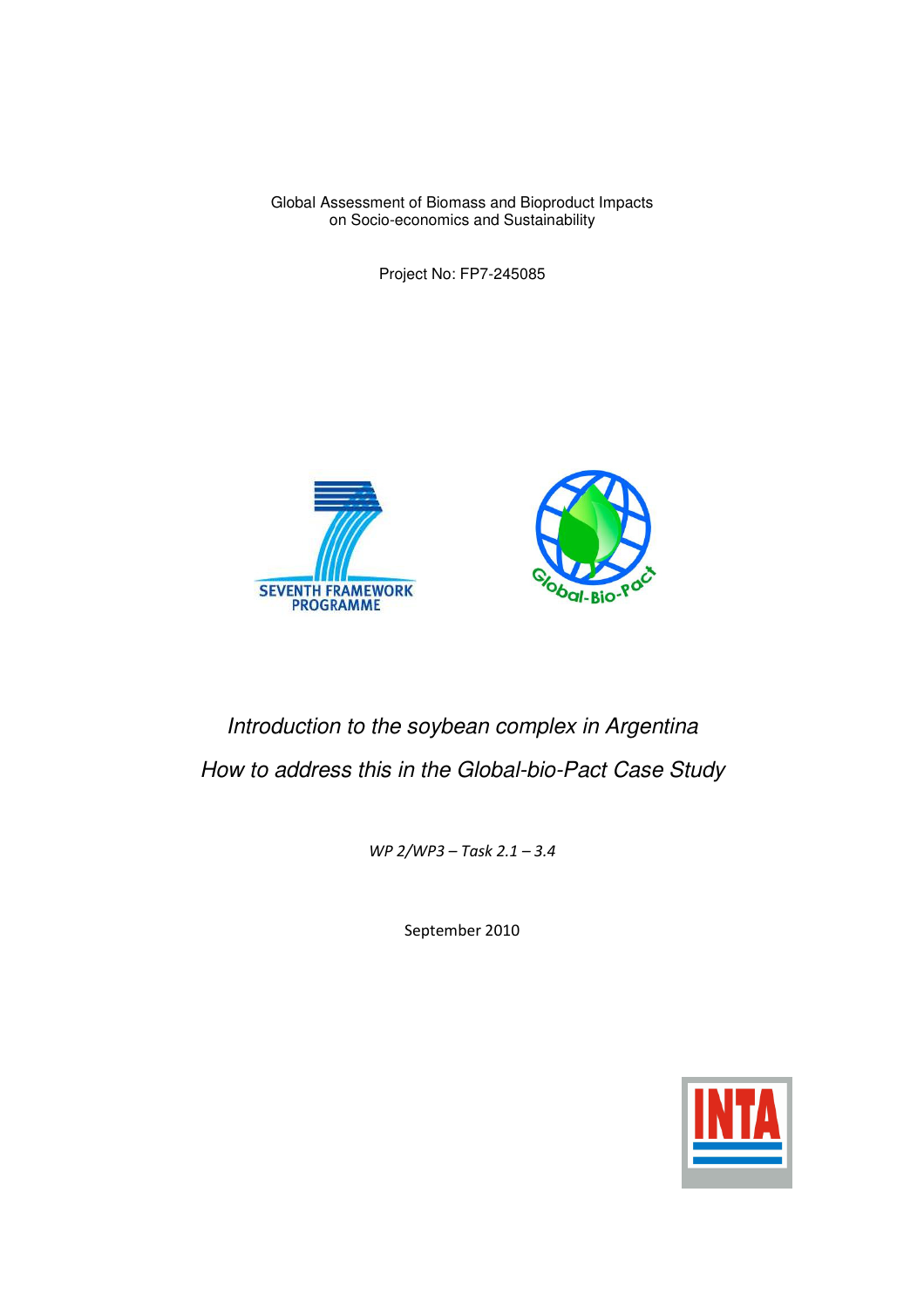Argentina's economy is heavily weighted toward commodity exports such as minerals, grains, oils and food. It was this sector that made it one of the 10 richest countries in the world a century ago, the last time there was a strong commodity-driven cycle driving economies. But following subsequent decades of unproductive boom-and-bust cycles, the country came back from its last economic crisis in 2002 with unusual strength due in large part because commodity prices began a long-term upswing coupled with an undervalued peso that facilitated exports. In food production, for example, the country is at the top or among the leading producers of almost every kind of product that can be converted to Biofuels.

Agriculture has always been an important component in Argentina's economy. The characteristics of the country as having an important area with deep soils, temperate climate, favourable levels of precipitation and good accessibility to ports, have given Argentina favourable advantages for agricultural productivity and export possibilities. These natural advantages have been increased with high technology input of farmers that adopted new technologies as no till, precision agriculture, modern and efficient farm machinery & GMOs. Thanks to the highly specialized and professional farming and the natural endowments the country has been able to maintain and increase its agricultural productivity. There is a parallel institutional development on the private and governmental sector that supports the steady growth of an evolved agriculture.

The evolution of the soybean chain has experimented an unprecedented growth since the early seventies growing from 37.000 (1970/71) till 17 million hectares. The complex is responsible of 25 % of currency income of the country with export amounting 22.030 million dollars explaining 31 % of the internal agroindustrial product.

The Argentine oilseed crushing complex is sophisticated, has modern infrastructure that allow for the profitable conversion of vegetable oils into biodiesel. It has a total crushing capacity in excess of 150,000 tons per day and is comprised of global enterprises such as Cargill, Archer Daniels Midland Co. and Bunge, as well as many smaller family-run facilities that are looking to partner with U.S. technology, capital and overseas buyers to build biodiesel plants. More than 80 percent of the crushing capacity is located in Santa Fe province. The 2008/09 exports of the complex could be summarize in 6412 million US\$ in oil, 8781 as flour and 1300 as biodiesel.

Since a national Biofuels law was enacted in 2006, the industry has been growing from a mere 150,000 tons capacity in 2006 to 1.4 million tons by the end of 2008. An estimated 2.5 million tons of production capacity could be on line by mid 2011.

Although initially the industry was exclusively export oriented since the national Biofuels law was established (2010), a 5 percent biodiesel blending mandate started being derived to the internal market. This has already moved to B7 in biodiesel and government has plans to go further to B10 in general and B20 for agriculture (in study). Another specific law demands a contribution of 10 % of renewable sources for electricity production.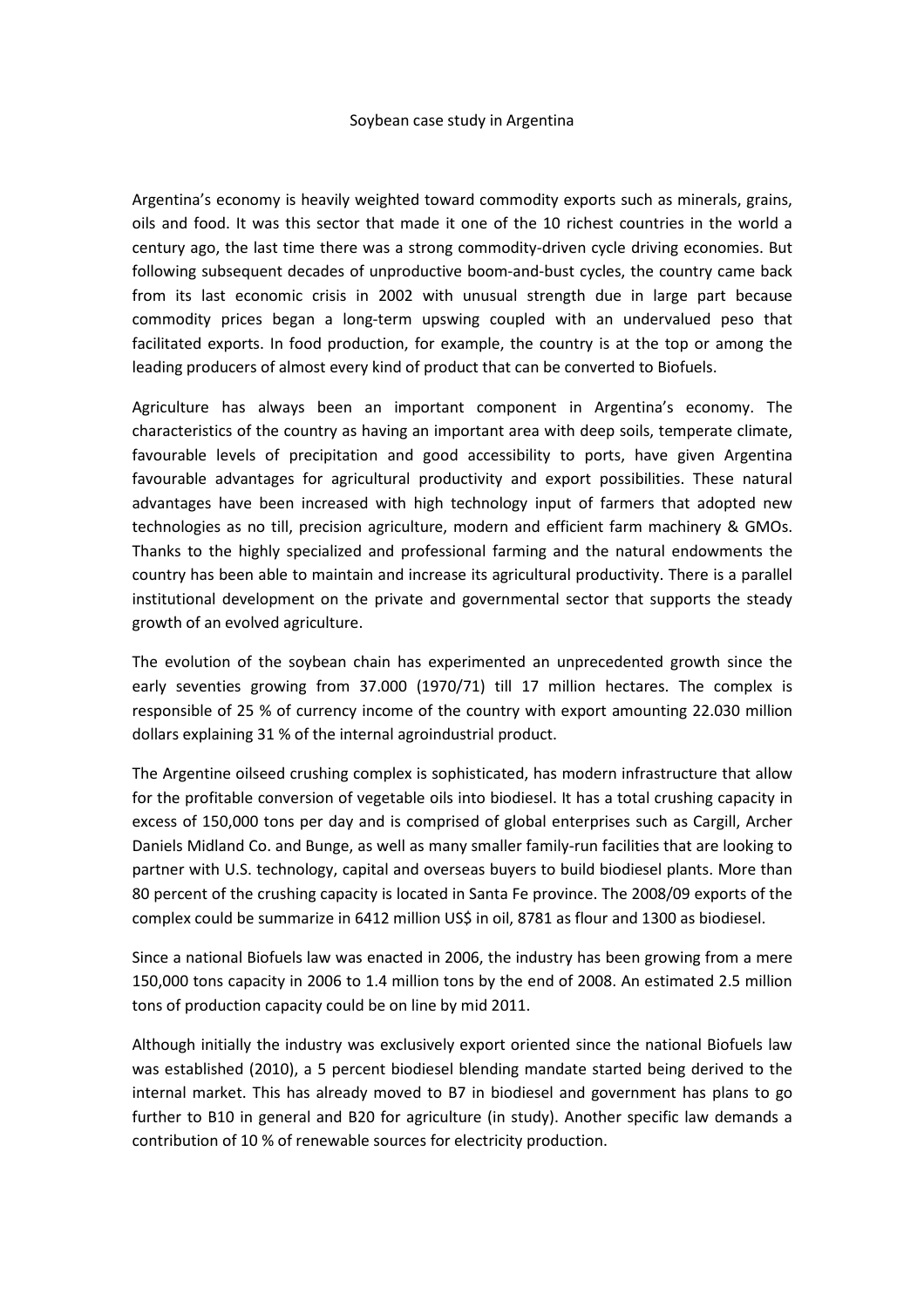Since Argentina has at the present a high export tax on agricultural commodities the complex is generating near 7,000 million dollars to the central governments with a significant weight in the federal budget.

The case of soybean must be addressed in a specific way within the Global-Bio-Pact project framework. The reason for this is, that instead of using classic energy crops in the case of soybeans we are dealing with a food/feed crop were a minor byproduct is used for energy purposes.

By composition soybean oil content ranges around 18 % and it's a final co-product obtained from the feed and food flour production in big scale. Historically there have been market problems to introduce large amounts of oil produced by the enormous scale of production.

The general approaches of Bioenergy studies look for a farmer or producer of the product and all the social, economic and environmental impacts are developed around this concept. In the case of soybean productions there are no biodiesel soybeans farms or farmers since this crop is not planted thinking of on a byproduct as oil. Seeds are sold and commercialized and the farmer has neither intervention nor information regarding the final end use of the product.

Biodiesel is a very recent activity in Argentina and soybean expansion is related to other main drivers over the soybean price as commodity.

There are also very particular conditions regarding the Argentinean market, big retentions or export taxes are paid in the country so the farmer receives a diminished international price. This has important indirect consequences regarding the crop expansion to areas farther from the export ports.

Argentine soy oil exports are currently taxed at 32 percent, biodiesel pays an export tax (officially known as a "Retención" in Argentina) with a face value of 20 percent, but that nets out at approximately 17 percent after reimbursements and adjustments.

The Biofuels law is officially known by its number, Ley 26,093, and was enacted by the federal legislative branch in mid-2006. The Biofuels law and its regulations divide the market into three clearly separated segments:

- self-consumption, which is geared toward farmers and co-ops looking to produce Biofuels for their own use, in itself a noteworthy market given the country's enormous farm sector,
- internal demand, which began this year and already moved from B5 to B7
- Export markets. As the law currently stands they cannot be mixed, meaning one cannot sell part of their production to the internal market and export the remainder.

Only those producing for the domestic market or self-consumption have access to tax incentives such as accelerated depreciation. Hence, investors must choose from the beginning if they will sell production overseas or locally. Although the spirit of the law was to promote medium regional plants the evolution has produced big partners with own risk investments that at the present share the mandatory blend quota.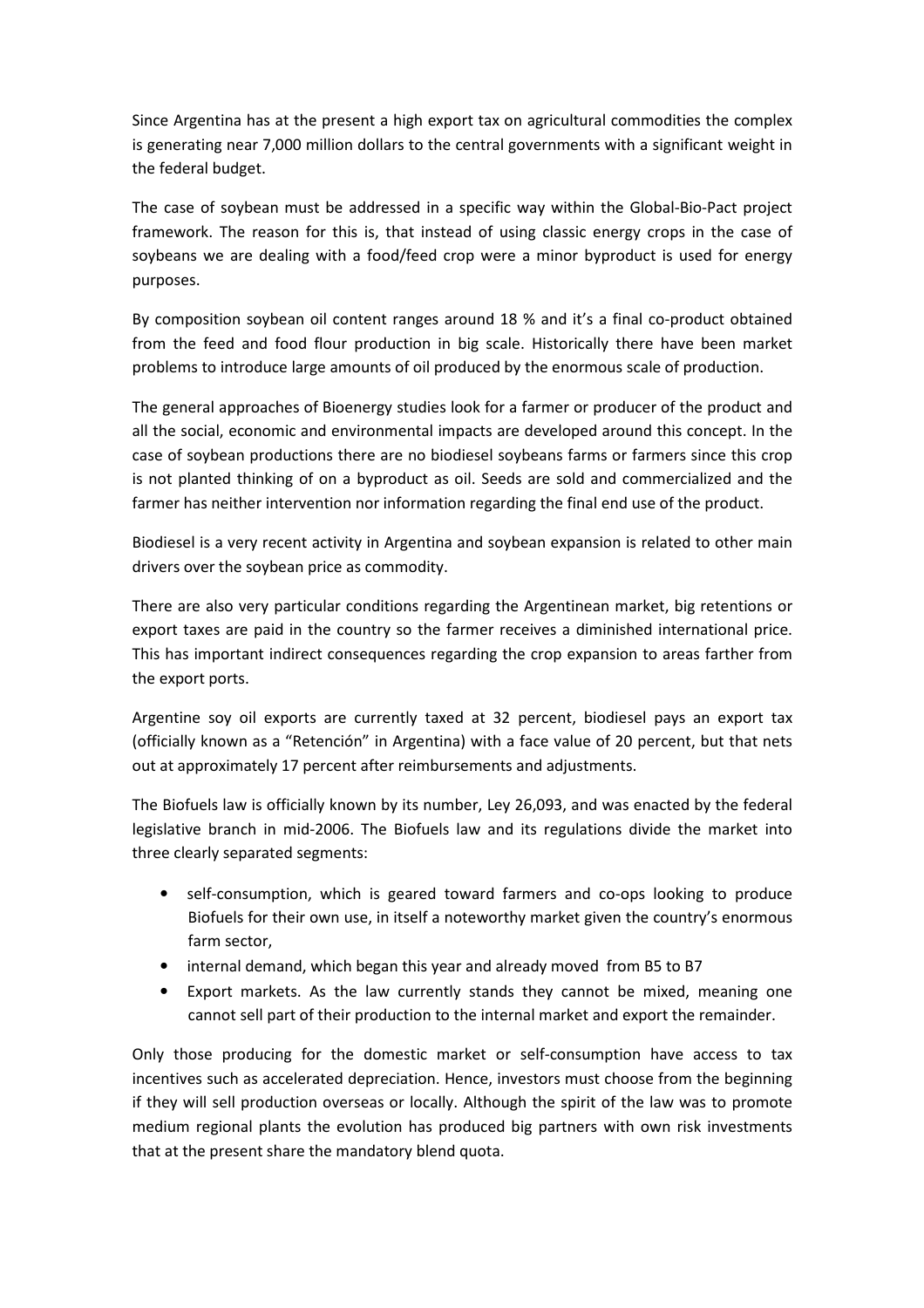Thus far most investors target export as the overseas market is larger, less regulated and pay in hard currency. The B5/B7 internal demand requirement established under the Biofuels law created a growing with better internal prices than the export market

The Argentine Biofuels industry is becoming a leader in what will surely become known as the renewable energies century. It is particularly well poised to harvest excellent economic growth, job and wealth creation and help the planet run on clean energy. If a century ago Argentina became rich by feeding the world, in this century it can do so again by energizing it.

Argentine industry could be divided according to CADER proposal into three classes or castes, each with different strengths and weaknesses.

- "Oil Crushers" representing the large multinational oilseed crushers with the largest plants and ample access to feedstock;
- "Large Independents" large plants but without access to their own feedstock;
- "Small Independents" small and medium producers with none of the above, but count on the government's support from a policy level.

According to the different realities present in each region and particular feedstock used we propose as new criteria for Global-Bio-Pact studies in order to give a new framework of understanding and study with a new vision of feedstocks.

Feedstocks could be principally divided into three categories.

- 1. Energy crops which are specifically grown for energy purposes either by mass and economic weight (maximum competition with food feed crops). Example: Jatropha
- 2. Food crops for which the main mass and economic weight could be derived or transformed to Biofuels Examples: sugar cane, corn, wheat
- 3. Food crops for which a relative small part (in mass and economic significance) is eventually used and converted into Biofuels (by product use as Biofuels) a portion of the market commodity feedstock not exceeding 20 % of the overall weight by mass). Example: soy

There is also a strong need to clarify the principal drivers that produce the expansion of this feedstock in a certain country or region and consequently the use of one of the co-products as an energy source. The forces are interactive and complex and are build by many actors that include regulatory institutions, private sector organizations, market actors and the way they are organized, industrial development, laws regulations, internal and external market drivers etc.

In order to adequately address this complex chain in Argentina we propose the following two steps:

1. General review of research papers on soybean production in the country for the last twenty years.

Objectives of each study

- Identify the principal drivers that promote the expansion of the crop
- Identify the specific weight of feed/food products and oils
- Clarify consequences of tax policies
- Define the impact of the biodiesel industry in the crop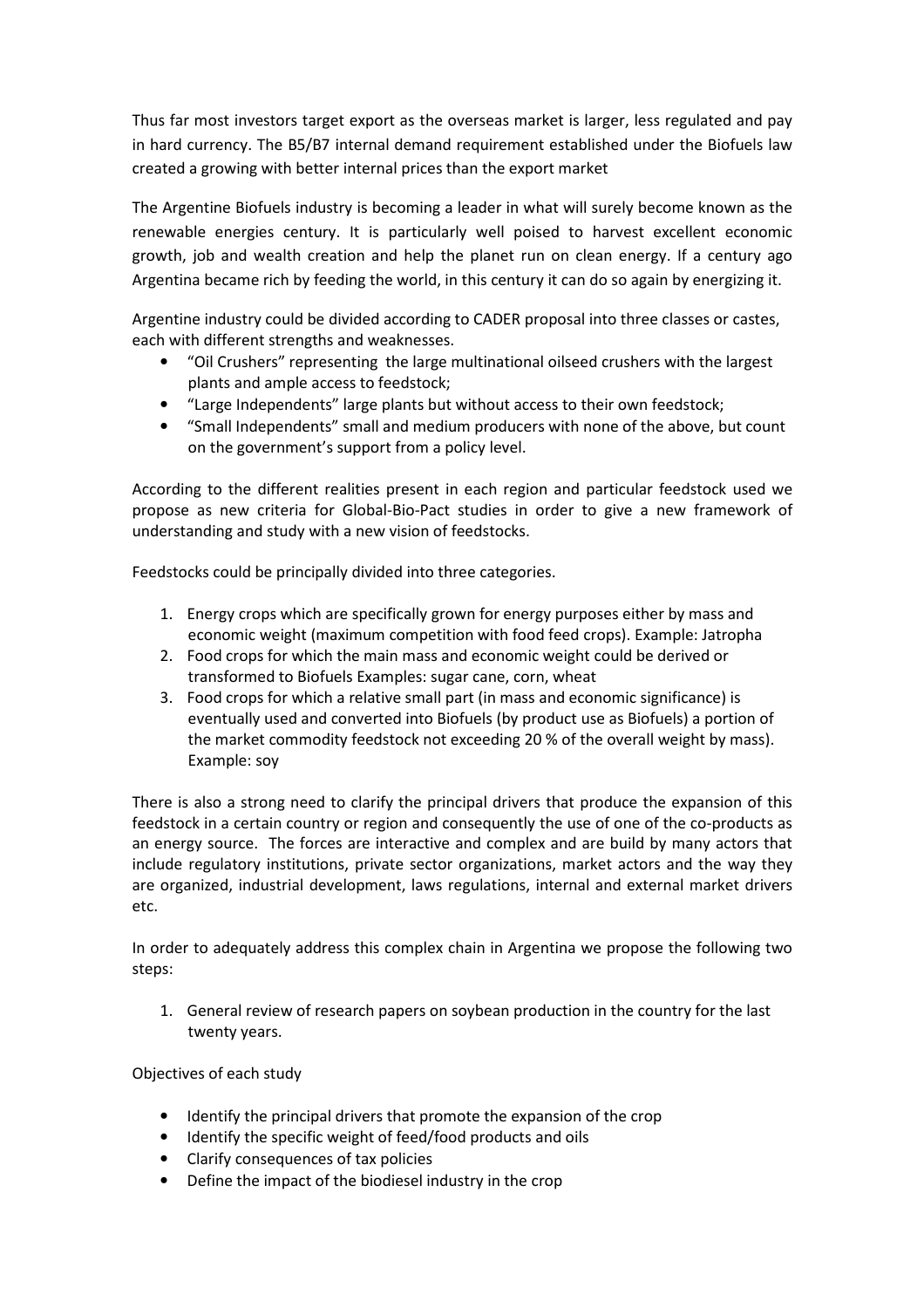- Weigh the regional and national impact of the crop expansion on direct and indirect jobs
- 2. Focal case studies
	- a. Focal case study on regional production chain in the north west part of Argentina
	- b. Focal case studies on the main productive area of Argentina
		- i. Medium scale production
		- ii. Large scale farming investor groups

Objectives of focal studies

- Identify the principal drivers that promote the expansion of the crop in the area;
- Identify the specific weight of feed/food products and oils giving special attention to local final use in the case of regional site;
- Identify the overall impact of export of the commodities;
- Weigh the regional and of the activity on the crop expansion on direct and indirect jobs creation.

The general review study is already in progress and interim conclusions regarding the international and internal principal drivers of the crop are:

Summary of global soy developments

a) Growth of international production, trade and consumption of soy and derivates

- In a context of general growth both of demand and agricultural products production, soy endured a far more superior growth than other agricultural products. Over the last twenty years this tendency sustained.
- Soy flour production is 135% higher than twenty years ago, soy beans production 140% higher and soy oil 134% higher.
- Over the last decade soy production expansion has been higher than the hectares destined for that production. We can conclude that better cultivation techniques are in place, the implementation of genetically modified seeds seems to be the key asset to analyze such a growth in production
- Soy consumption has been steadily growing more than other agricultural products since the 60's : Between 1964/1965's campaign and 2010/11's soy consumption went up by 805%, over the same period corn consumption was 272% higher, wheat 164% and cotton 129%, soy and all their derivates account for this spectacular growth.
- Soy exports as well has experimented a substantial growth compared to other agricultural products. In this case the tendency is even superior than in consumption's case: The emergence of both China and India as world's leading demanders tend to explain this situation since mid 90's
- There is no clear cut leading country: Argentina for example is world's leader exporter of both soy oil and flour but is the third soy producer in the world
- Biofuels are named to be a leading industry in years to come, in the case of Argentina's biodiesel there is an enormous potential to become both a worldwide leading producer and exporter. The main reason is that the country is already the world leading exporter of soy oil.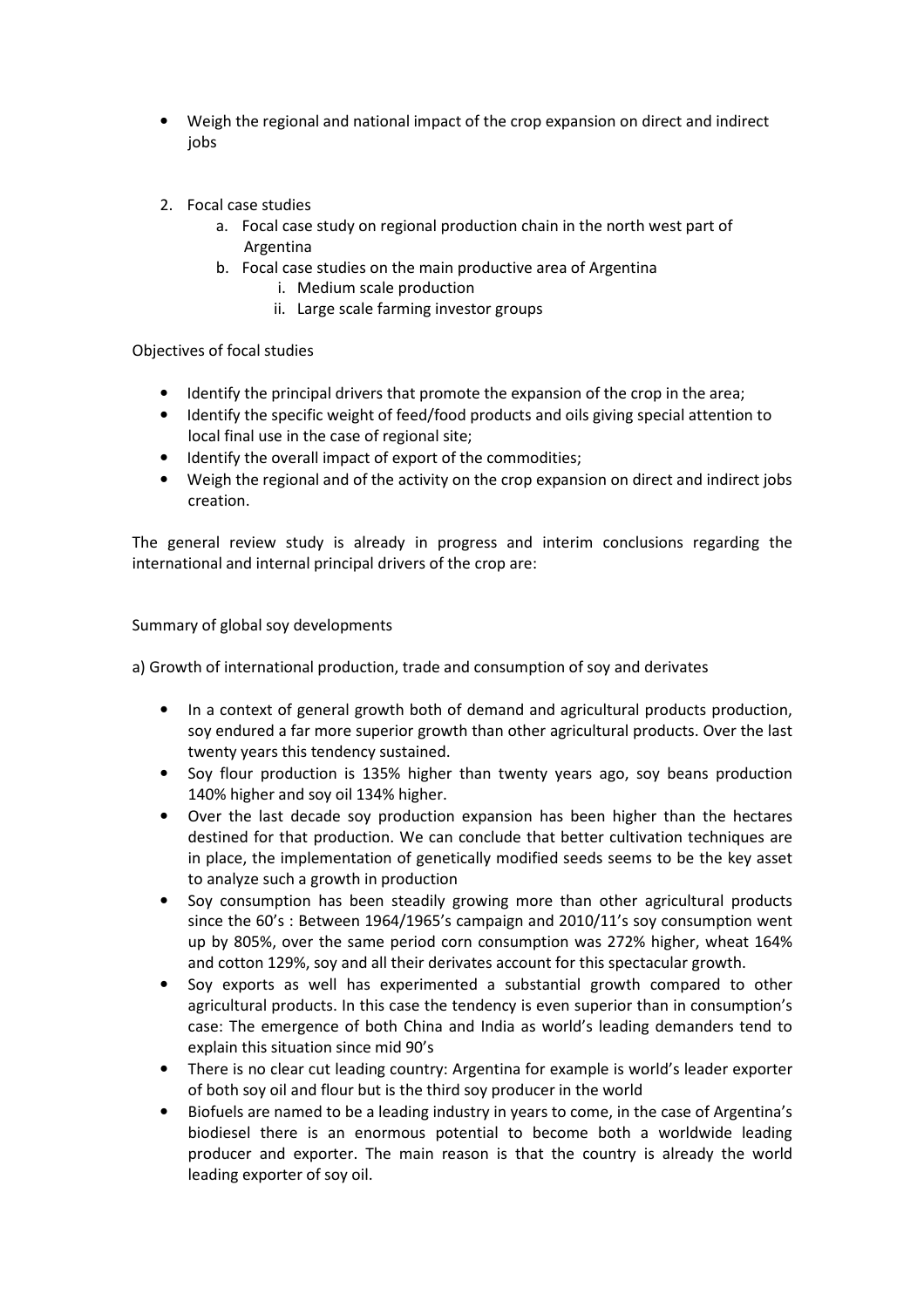• Biodiesel market is not deep yet due to its recent appearance

b) Soy and derivates International prices rice in recent years

- Soy and derivates prices over the last twenty years have been especially high, since 1980 soy price growth has been higher than food and beverages average prices.
- Prices peaked in mid 2008 just before the subprime crisis.
- There seems to be a downward tendency between soy prices vs. industrial inputs.
- Two theories try to explain commodities prices boom in general and soy's in particular: One based on the "Demand Hypothesis" and other based on the "Financial Hypothesis".
- The former accounts for world's food demand growth and the latter has a central point in financial speculation, however there is no clear cut proof of either.

c) Supply and Demand concentration

- The soy market is characterized by an elevated level of concentration, 4 or 5 countries lead in production, consumption, exports, etc.
- Argentina is one of the "big players", being in the upper tier in production and exportation; however is not a significant country consumption-wise.
- Production and Consumption of Biodiesel also shows and elevated level of concentration with the US and European Union as the leading areas.
- However this tendency is starting to change with the emergence of both Brazil and Argentina as players in the market of biofuels (Brazil was known as an ethanol producer but the last couple of years emerged as a leading producer of biodiesel as well).

Summary of soy developments in Argentina

a) Production and basket composition

- Soy production has had an explosive growth since the early 1980's in Argentina, since mid 90's the growing trend line has not decreased.
- Modernization is the key to understanding the phenomenon regarding Argentina's soy production, more specifically the introduction of the GMO RR  $+$  glyphosate no tillage combination.
- Nowadays soy accounts for 60% of the "big three production" (soy, corn, wheat), in the mid 80's it only explained 30%.
- Industrialization of soy beans is showing an stabilized tendency rounding 60%
- Biodiesel production capacity is showing an elevated growth rate since the beginning of the industry back in 2007 at the end of 2010 the production capacity is expected to be 24 times higher than in 2006.
- Argentina's biodiesel sector can be divided in three castes or classes : 1) Large oilseed crushers (largest biodiesel producers with an strategic feedstock: soy oil) ; 2) The second caste are large plants that are not directly associated with any of the oilseed crushers , are located near the ports but have one big disadvantage in having to buy the feedstock from the oilseed crushers ; 3) The third group is the smallest and is composed by small to medium sized facilities typically built with Argentine technology, often located far from both ports and access to feedstock.